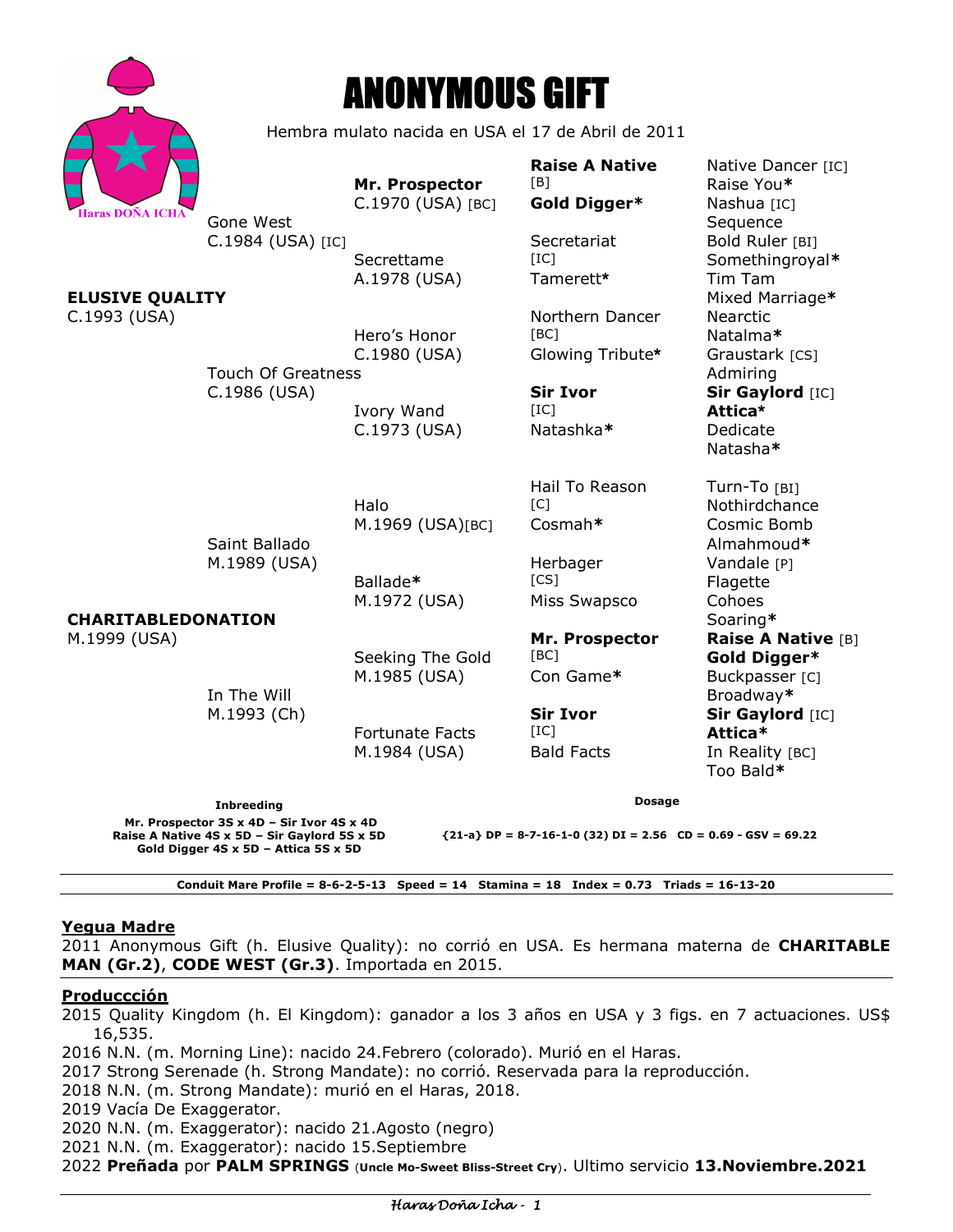#### **LINEA PATERNA**

**ELUSIVE QUALITY** (1993). Ganador de 9 cs. en USA, incl. Jaipur Stakes **(Gr.3)**, Poker Stakes **(Gr.3)**; 2º King's Bishop Stakes **(Gr.2)**; 3º Tom Fool Stakes **(Gr.2)**. US\$ 413.284.

Es padre de: **RAVEN'S PASS** (*Campeón 3 Años de la Milla en Europa, 2008*. Breeders' Cup Classic **-Gr.1**, USA, Sony-Queen Elizabeth S**-Gr.1**, Inglaterra, etc. **Padrillo** en Inglaterra), **SEPOY** (*Campeón 2 Años en Australia, 2011*. AAMI Golden Slipper S**-Gr.1**, Coolmore Stud Ascot Vale S**-Gr.1**, Patinack Farm Blue Diamond S**-Gr.1**, Sportingbet Manikato S**-Gr.1**, etc. Australia), **SMARTY JONES** (*Campeón 3 Años USA, 2004*. Kentucky Derby**-Gr.1**, Preakness Stakes**-Gr.1**, etc. USA. **Padrillo**), **MARYFIELD** (*Campeona Mayor Sprinter USA*. Ballerina S**-Gr.1**, etc. USA), **ELUSIVE KATE** (*Campeona 2 Años Europa, 2011*. Prix Rothschild**-Gr.1**, Total Prix Marcel Boussac**-Gr.1**, etc. Francia), **CAMARILLA** (Inglis Sires' Produce S **-Gr.1**, etc. en Australia), **CERTIFY**  (Shadwell Fillies' Mile S**-Gr.1**, etc. Inglaterra), **ELUSIVE CITY** (Prix Morny Casinos Barriere**-Gr.1**, etc. Francia. **Padrillo**), **QUALITY ROAD** (Blackberry Florida Derby**-Gr.1**, Donn H**-Gr.1**, Metropolitan H**-Gr.1**, Woodward S**-Gr.1**, et. USA. **Padrillo**), **AVENGER OF LIGHT** (Grande Premio Linneo De Paula Machado**-Gr.1**, Brz, etc**), GIRL WARRIOR** (El Encino S**-Gr.2**, etc. USA). **ROYALE MICHELE** (Barbara Fritchie H**-Gr.2**, etc. USA), **TRUE QUALITY**  (General George H**-Gr.2**, etc. USA), **ANA LUISA** (Grande Premio Presidente Guilhemrme Ellis**-Gr.2**, Brz, etc.), **MERHEE** (Post Merchants H**-Gr.2**, etc. Austr), **QUECHUA** (cl. Ensayo**-Gr.2**, etc. Arg), **BULLBARS** (C S Hayes Debonair S**-Gr.3**, etc. Australia), **CHIMICHURRI** (Tempted S**-Gr.3**, etc. USA), **ELUSIVE BLUFF** (Pilgrim S**-Gr.3**, etc. USA. **Padrillo**), **ELUSIVE DIVA** (Las Cienegas H**-Gr.3**, Railbird S**-Gr.3**, Senator Ken Maddy H**-Gr.3**, , etc. USA), **ELUSIVE JAZZ** (Phoenix Breeders' Cup S**-Gr.3**, etc. USA. **Padrillo**), **ELUSIVE PIMPERNEL** (Racing Post Craven S**-Gr.3**, etc. USA), **ELUSIVE TOUCH** (Aurie's Star H**-Gr.3**. Australia), **ELUSIVE WARNING** (Muhtathir Burj Nahaar**-Gr.3**, etc. Dubai), **EVASIVE** (Mountgrange Horris Hill S**-Gr.3**. Inglaterra. **Padrillo**), **OMEGA CODE** (San Miguel S**-Gr.3**, etc. USA. **Padrillo**), **QUESTIONING** (Weatherbys Earl of Sefton S**-Gr.3**, etc. USA), **REAL STOLLE**  (Hong Kong Jockey Club Maribyrnong Plate**-Gr.3**, etc. Australia), **STAGE PRESENCE** (Etisalat Al Shindagha Sprint**-Gr.3**. Dubai), **TIME PRISONER** (Prix de Ris-Orangis**-Gr.3**. Francia), **ADOPTED DAUGHTER (L)**, **ALL FOR THEE (L)**, **ANGELUS TASTER (L)**, **AVIE'S QUALITY (L)**, **BAHARAH (L), BARRACKS ROAD (L)**, **BEAU CHOIX (L)**, **BERNICIA (L)**, **CARDINAL VIRTUE (L)**, **CORNELL (L)**, **COURAGEOUS KING (L. Padrillo**), **DAMANIYAT GIRL (L)**, **DEVOTEE (L)**, **DISCERNABLE (L)**, **DOC HAY (L)**, **ELUSIVE CHRIS (L)**, **ELUSIVE HORIZON (L)**, **ELUSIVE IMAGE (L)**, **ELUSIVE THOUGHT (L)**, **ETIVE (L)**, **EXCLUSIVE QUALITY (L**. **Padrillo**), **FRANKIEFOURFINGERS (L)**, **GIMMEAWINK (L. Padrillo)**, **GREAT NOTION (L. Padrillo)**, **HONEST QUALITY (L), I'M DISCREET (L), INDUNA (L)**, **LA CONSEILLANTE (L), LISTEN HERE (L)**, **MR BIG (L)**, **NASIJ (L)**, **NATIVE RULER (L)**, **NOCTURNELLE (L)**, **PARDON (L), POUPEE FLASH (L)**, **PRINCESS JANIE (L)**, **RAIHANA (L)**, **RELATED (L)**, **ROAN INISH (L)**, **ROI MAUDIT (L)**, **RUSAMBO (L)**, **SHANDY (L)**, **STARFISH BAY (L)**, **VAGUE (L)**, **WEST OCEAN (L)**, etc…

### **LINEA MATERNA**

### **1ª madre**

1999 **CHARITABLEDONATION** (h. Saint Ballado): ganadora de 2 cs. a los 3 años y 4 figs. en 6 actuaciones en USA, incl. Christmas Past Stakes **(L)**; 4ª Black-Eyed Susan Stakes **(Gr.2)**. US\$ 85,640. Es hermana materna de **ROYAL LOUIS (Gr.1)**. Madre de:

- 2005 Tax Man (cast. Broad Brush): ganador a los 4 años y 4 figs. en sólo 6 actuaciones en USA. US\$ 33,870.
- 2006 **CHARITABLE MAN** (m. Lemon Drop Kid): 3 cs. a los 2 y 3 años en 8 actuaciones en USA, incl. Futurity Stakes **(Gr.2)**, Peter Pan Stakes **(Gr.2)**; 3º Jim Dandy Stakes **(Gr.2)**; 4º Belmont Stakes **(Gr.1)**, Shadwell Travers Stakes **(Gr.1)**. US\$ 475,800. **Padrillo**. Murió, 2016.
- 2007 Charitable Storm (cast. Stormy Atlantic): fig. 4º a los 3 años en USA, única actuación. US\$ 2,040.
- 2008 Mackerel Snapper (h. Lemon Drop Kid): ganadora a los 3 años y 3 figs. en 5 actuaciones en USA. US\$ 39,125. Madre de:

2012 Snapalicious (h. Giant's Causeway): no ha corrido en USA.

- 2009 **Melrose Woods** (h. Broken Vow): ganadora en su debut a los 3 años en 4 actuaciones en USA; 3ª Stonewall Farm Ocala Suncoast Stakes. US\$ 46,122. Madre de ganadores.
- 2010 **CODE WEST** (r. Lemon Drop Kid): 8 cs. en USA, incl. Matt Winn Stakes **(Gr.3)**, Governor's Cup Stakes **(L)**, Zia Park Championship Handicap **(L)**, Veternas Stakes; 2º Risen Star Stakes **(Gr.2)**, Fifth Season Stakes **(L)**, Majestic Light Stakes **(L)**, Zia Park Championship Handicap **(L)**, Governor's Cup Stakes **(L)**, Downs at Albuquerque Handicap; 3º Governor's Cup Stakes **(L)**, Zia Park Distance Championship Handicap **(L)**, Jim Rasmussen Memorial Stakes; 4º Hagyard Fayette Stakes **(Gr.2)**, Praire Meadows Cornhusker Handicap **(Gr.3)**, Fifth Season Stakes **(L)**. US\$ 828,727. **Padrillo**. 2011 Anynomous Gift (h. Elusive Quality): **ver arriba**.
	- 2013 She's Worth It (h. Tale Of The Cat): fig. 4ª a los 2 años en 3 actuaciones en USA. US\$ 4,649. En la reproducción.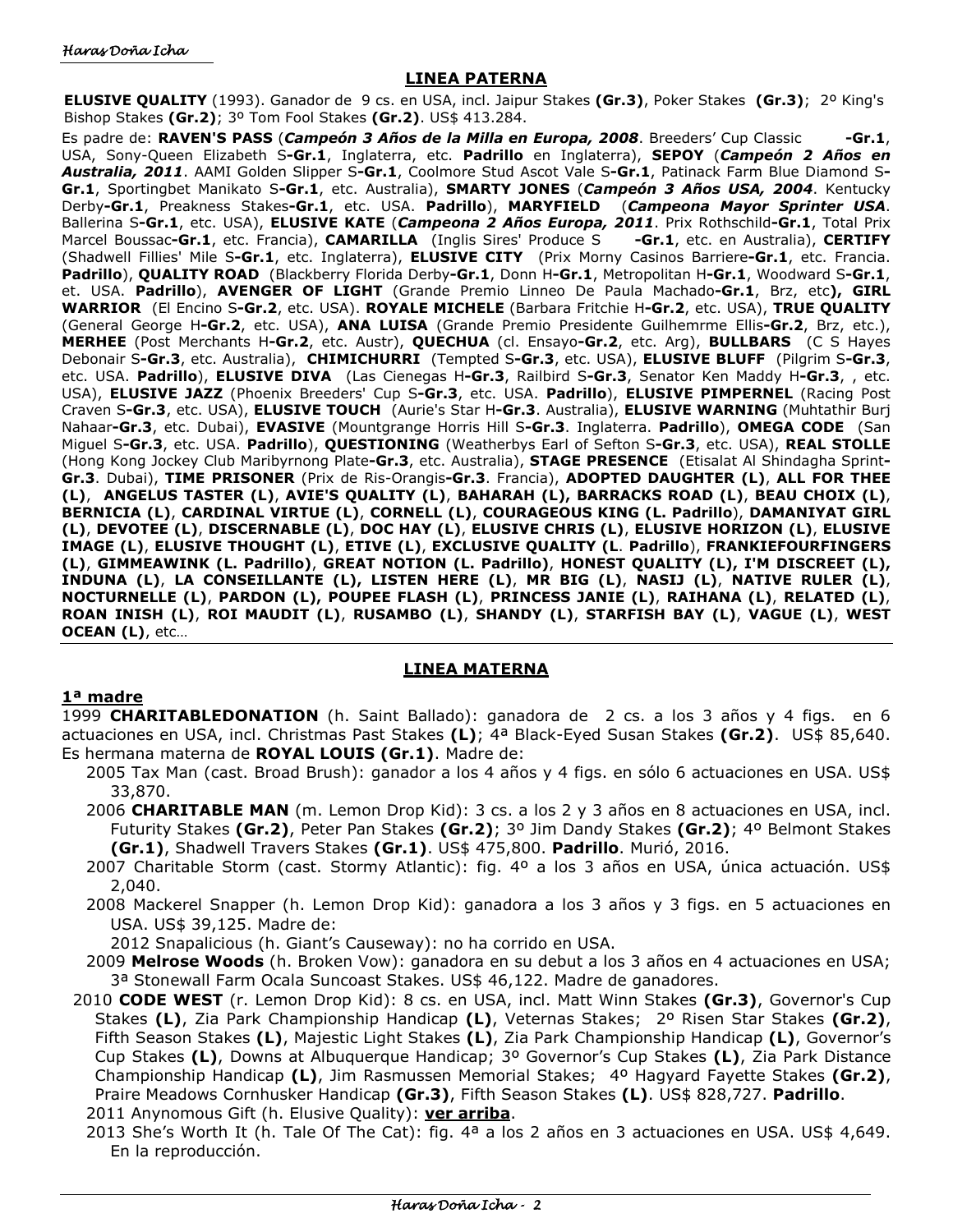## Haras Doña Icha

# **2ª madre**

93 In The Will (h. Seeking the Gold): ganadora a los 3 años en 10 actuaciones en USA. US\$ 30,372. Es hermana materna de **ADMIRE MAMBO**. Madre de:

# 99 **CHARITABLEDONATION** (h. Saint Ballado): **ver arriba**.

- 02 Devine Will (h. Saint Ballado): ganadora a los 3 años. US\$ 61,112. Madre de ganadores.
- 06 Willie Bags (cast. Dixie Union): 12 cs. en USA. US\$ 126,696.
- 07 Jeopardy Lady (h. Rock Hard Ten): 3 cs. en USA. US\$ 66,400. Madre de:

14 Shezaprado (h. Paddy O'Prado): 5 cs. en USA; 3<sup>a</sup> Soaring Softly Stakes. US\$ 168,285.

09 **ROYAL LOUIS** (m. E Dubai): 8 cs. en Rusia, incl. S.M. Budyonnyi Stakes-St.Leger **(Gr.1)**, Agriculture Stakes **(Gr.1)**; 2º Elbrus Cup **(Gr.1)**, Republic Of Tatarstan Cup **(Gr.2)** , Jockey Club Stakes **(Gr.2)**, UFA Grand Summer Stakes-2000 Guineas **(Gr.3)**; 3º Jockey Club Cup **(Gr.2)**, Prize Ministry Of Agriculture **(Gr.2)**, Junior Stakes **(Gr.3)**, Grand 2-year Prize **(Gr.3)**, Ak Bars Stakes **(Gr.3)**. RUB 1,591,385.

# **3ª madre**

84 **FORTUNATE FACTS** (h. Sir Ivor): ganadora de 7 cs. en USA, incl. Lady Baltimore Handicap

**(L)**, Summer Guest Stakes; 3a Gallorette Handicap **(Gr.3)**, Sensational Handicap **(L)**, Lady Baltimore Handicap **(L)**, Davona Dale Handicap **(L)**; 4ª Matchmaker Stakes **(Gr.2)**. US\$ 202,949. Madre de:

- 91 Amiral Horty (cast. Polish Navy): 2 cs. en USA. US\$ 11,979.
- 93 In The Will (h. Seeking the Gold): **ver arriba**.
- 96 **ADMIRE MAMBO** (h. Kingmambo): 2 wins cs. a los 2 años en Japón, incl. Zen-Nippon Sansai Yushun; 2ª Grand Chariot Cup, Hokkaido Sansai Yushun; 3ª Naghoya Yushun. US\$ 609,136.

## **4ª madre**

79 Bald Facts (h. In Reality): ganadora en 3 actuaciones en USA. US\$ 6,175. Es hermana materna de **GENERAL ROYAL (Gr.3)**. Madre de:

- 84 **FORTUNATE FACTS** (h. Sir Ivor): **ver arriba**.
- 85 Sharp Factor (h. Sharpen Up): ganadora en USA. US\$ 13,293. Madre de:
	- 90 **SARPELA** (m. Ela-Mana-Mou): 4 cs. en Francia. Y en Suiza del Derby Suisse **(L)**. En Alemania 4º Fürstnberg-Rennen **(Gr.3)**. € 143,640. **Padrillo** en Francia.
	- 91 **Slanderous Facts** (h. Slip Anchor): en Francia 2ª Prix D'Evry. € 71,65. Madre de:
		- 96 **DOUBLE HEART** (m. Akarad): 5 cs. en Francia, incl. Grand Prix Du Nord **(L)**, Grand Prix Anjou Bretagne **(L)**; 2º Prix Tantieme **(L)**; 3º Prix Du Muguet **(Gr.2)**, Prix Exbury **(Gr.3)**, Prix Du Point Du Jour **(L)**, Prux Du Ranelagh, Prix Jacques De Bremont; 4º Prix Ispahan **(Gr.1)**, Prix Edmond Blanc **(Gr.3)**, Pix Perth **(Gr.3)**, Grand Prix De Bordeaux **(L)**. Y en Alemania 4º Grosser Preis Von Dusseldorf **(Gr.3)**. € 182,821. **Padrillo** en Francia.
		- 00 **I Got Rhythm** (cast. Roakarad): 8 cs. en Francia; 3º Prix Frederic De Lagrange **(L)**. US\$ 195,574.
	- 96 **Brians Rose** (m. Corporate Report): 2 cs. en USA; 3º First Landing Stakes **(L)**. US\$ 37,901. **Padrillo**.
	- 98 **SHARP CIEL** (h. Septieme Ciel): ganadora en USA del Hildene Stakes y fig. 2ª en su debut únicas actuaciones. US\$ 27,360. Madre de ganadores.
- 87 If Bald Music (h. Stop The Music): no corrió en USA. Madre de:
	- 91 **MOVING VAN** (cast. Vanlandingham): 5 cs. en USA, incl. Cradle Stakes **(L)**; 2º Alysheba Stakes **(Gr.3)**, Old Ironsides Handicap. US\$ 209,265.
	- 96 **Waltz On By** (h. Carson City): 3 cs. en USA; 2ª Demoiselle Stakes **(Gr.2)**. US\$ 141,045. Madre de:
		- 01 **Dixie Waltz** (h. Dixieland Band): 2 cs. en USA; 3ª Astoria Stakes. US\$ 81,941. Madre de ganadores.
		- 06 Allez Jay (h. Dixieland Band): ganadora. En USA. US\$ 9,121. Exportada a la Argentina en 2010. Madre de:
			- 11 **Harlan Jazz** (m. Harlan's Holiday): 9 cs.en San Isidro y Palermo; 3° cl. Refinado Tom **(L)**; 4° cls. Fomento Equino **(L)**, Orange **(L)**.
			- 14 **Jazz Day** (h. Haraln's Holiday): 4 cs. en San Isidro, Palermo y La Plata; 2ª cl. República Oriental Del Uruguay **(Gr.3)**; 4ª cl. Ricardo P.Sauze **(Gr.3)**.
	- 06 **Music Magic** (h. Bernstein): ganadora en USA; 2ª Torrey Pines Stakes. US\$ 62,265. Madre de ganadores.
- 91 Eddie's Star (h. Risen Star): disputó 7 cs. en USA. Madre de:
	- 97 Risen Miss (h. Peteski): 4 cs. en USA. US\$ 114,865. Madre de: 05 Floy (h. Petionville): disputó una carrera en USA. Madre de: